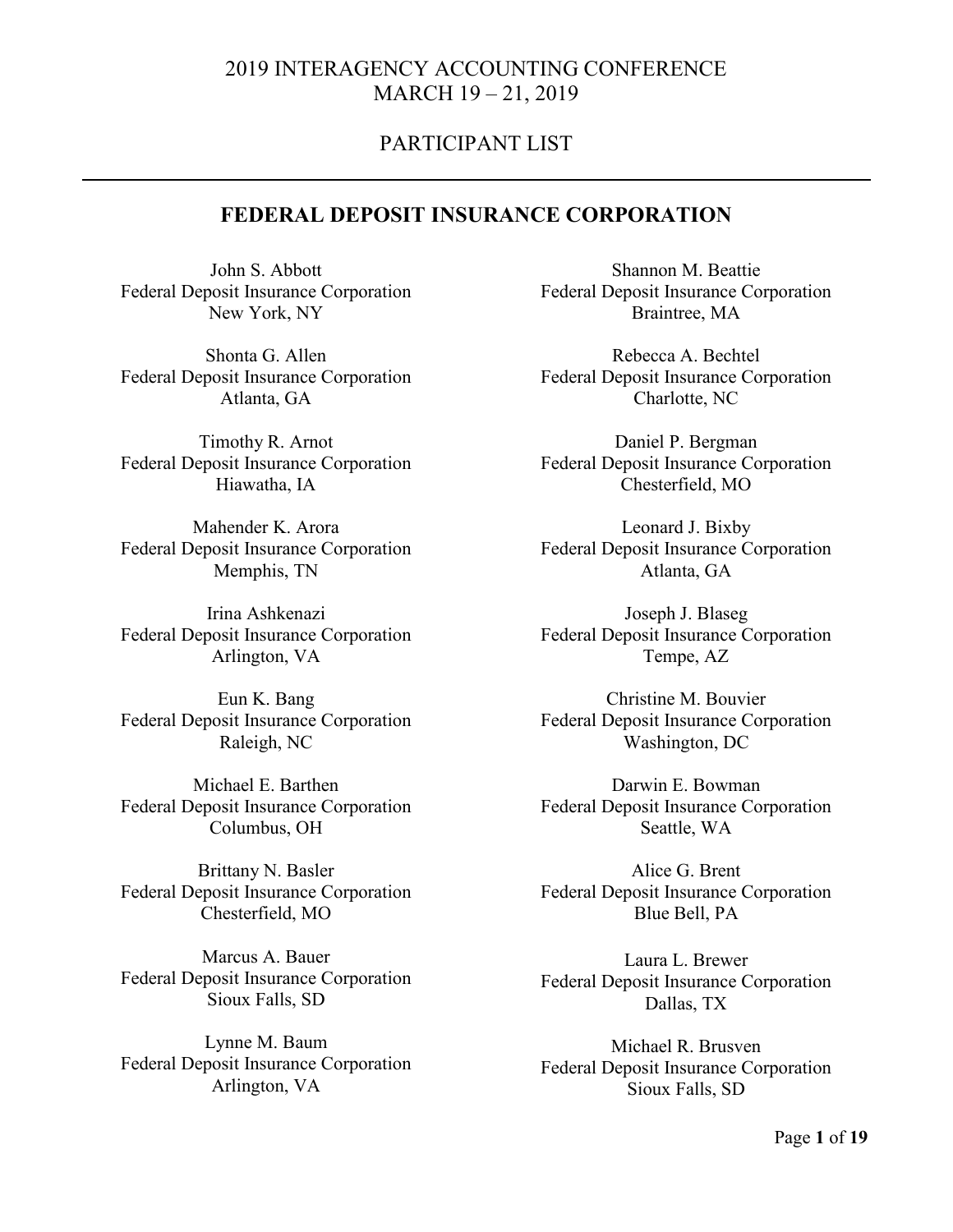### PARTICIPANT LIST

Joseph W.R. Bucker Federal Deposit Insurance Corporation Indianapolis, IN

Mariah J. Candrian Federal Deposit Insurance Corporation Columbia, MD

Gabriel R. Cardenas Federal Deposit Insurance Corporation Austin, TX

Adam M. Carr Federal Deposit Insurance Corporation Albany, GA

Edward W. Christovich Federal Deposit Insurance Corporation Arlington, VA

Robert B. Coleman Federal Deposit Insurance Corporation San Francisco, CA

Gregory K. Conway Federal Deposit Insurance Corporation Arlington, VA

Jean A. Cooper Federal Deposit Insurance Corporation Baton Rouge, LA

Anastasia A. Davidoff Federal Deposit Insurance Corporation Seattle, WA

Sandra Bobb Deats Federal Deposit Insurance Corporation Atlanta, GA

Phillip J. Dorn Federal Deposit Insurance Corporation Columbia, SC

Jawnza J. Dunbar Federal Deposit Insurance Corporation Atlanta, GA

Gregory B. Duncan Federal Deposit Insurance Corporation Washington, DC

Brian D. Dusch Federal Deposit Insurance Corporation Los Angeles, CA

Lane B. Dybdahl Federal Deposit Insurance Corporation Springfield, MA

Jannie F. Eaddy Federal Deposit Insurance Corporation Arlington, VA

Dorothy L. Endsley Federal Deposit Insurance Corporation Mission Viejo, CA

Christine Faigle Federal Deposit Insurance Corporation Knoxville, TN

Amanda J. Feils Federal Deposit Insurance Corporation Eau Claire, WI

Jessica Foster Federal Deposit Insurance Corporation Washington, DC

Michele A. Fox Federal Deposit Insurance Corporation Livonia, MI

David Friesen Federal Deposit Insurance Corporation Memphis, TN

Page **2** of **19**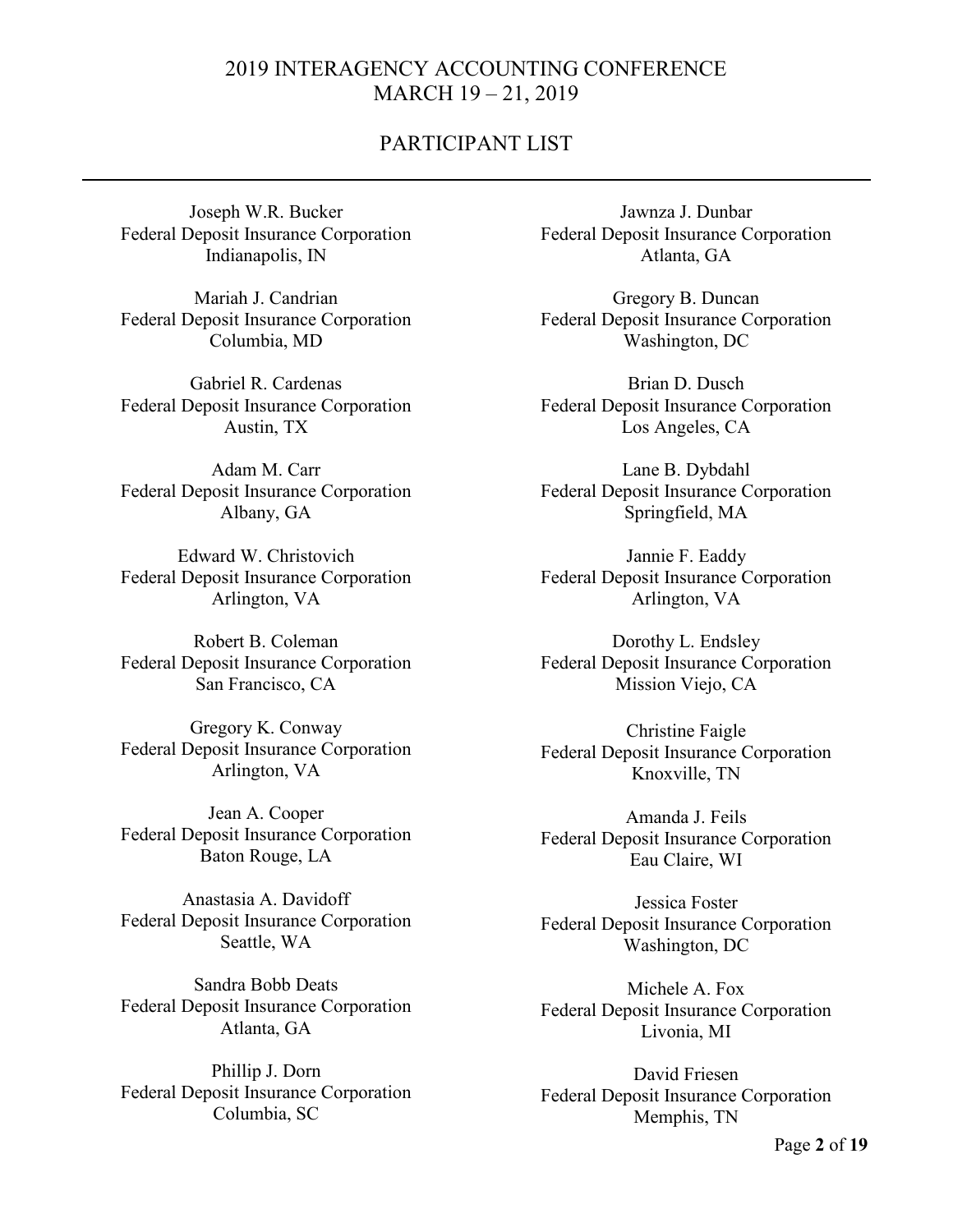### PARTICIPANT LIST

Mary L. Garner Federal Deposit Insurance Corporation Washington, DC

Edward M. Gentry Federal Deposit Insurance Corporation Arlington, VA

Nell E. George Federal Deposit Insurance Corporation Arlington, VA

Alison M. Gould Federal Deposit Insurance Corporation Omaha, NE

Dewayne E. Gray Federal Deposit Insurance Corporation Oklahoma City, OK

Thomas Gray Federal Deposit Insurance Corporation Monroe Township, NJ

Harrison E. Greene, Jr. Federal Deposit Insurance Corporation Washington, DC

Angela M. Gross Federal Deposit Insurance Corporation Hays, KS

Steven W. Hale Federal Deposit Insurance Corporation Salt Lake City, UT

Steven Hammell Federal Deposit Insurance Corporation Charlotte, NC

James D. Hanson Federal Deposit Insurance Corporation Dallas, TX

Derek J. Haskell Federal Deposit Insurance Corporation Sioux City, IA

Michelle W. Haslett Federal Deposit Insurance Corporation Washington, DC

Sarah E. Henderson Federal Deposit Insurance Corporation Dallas, TX

Vanessa L. Hester Federal Deposit Insurance Corporation Arlington, VA

Ann G. Hill Federal Deposit Insurance Corporation Washington, DC

Christopher J. Hoffman Federal Deposit Insurance Corporation Atlanta, GA

Sarita S. Hoffman Federal Deposit Insurance Corporation Washington, DC

Elroy S. Holden Federal Deposit Insurance Corporation Arlington, VA

Kenneth F. Johnson Federal Deposit Insurance Corporation Atlanta, GA

Jeffrey C. Johnson Federal Deposit Insurance Corporation Downers Grove, IL

Bryan E. Jonasson Federal Deposit Insurance Corporation Braintree, MA

Page **3** of **19**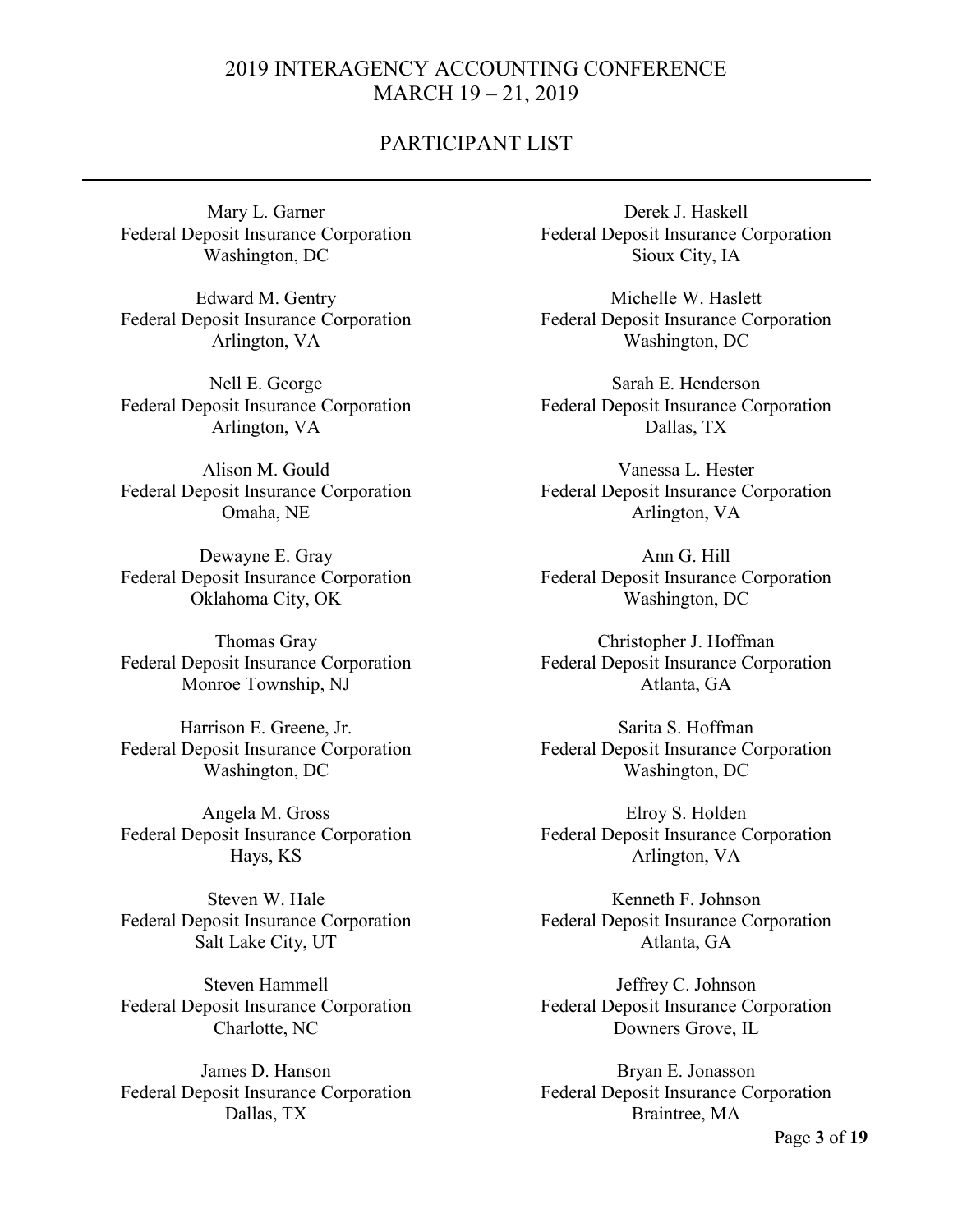### PARTICIPANT LIST

Michelle M. Jourdain Federal Deposit Insurance Corporation Brookfield, WI

James J. Just Federal Deposit Insurance Corporation Denver, CO

Nicholas S. Kazmerski Federal Deposit Insurance Corporation Washington, DC

Benjamin C. Kendrick Federal Deposit Insurance Corporation Flowood, MS

Cathy R. Kessel Federal Deposit Insurance Corporation Lubbock, TX

Denise C. King Federal Deposit Insurance Corporation Raleigh, NC

Lisa A. Koch Federal Deposit Insurance Corporation Monroe Township, NJ

Charles J. Kulp Federal Deposit Insurance Corporation Chicago, IL

Paula M. Lane Federal Deposit Insurance Corporation Sunrise, FL

Shirley G. Lankford Federal Deposit Insurance Corporation Princeton, IL

William J. Larsen Federal Deposit Insurance Corporation Dallas, TX

Sharon H. Lawson Federal Deposit Insurance Corporation Chicago, IL

John H. Lease Federal Deposit Insurance Corporation Arlington, VA

Michael T. Leonard Federal Deposit Insurance Corporation Lexington, MA

Carol L. Liquori Federal Deposit Insurance Corporation Wilmington, DE

Maureen Loviglio Federal Deposit Insurance Corporation Washington, DC

Audrey M. Lugmayer Federal Deposit Insurance Corporation Arlington, VA

Janet A. Luther Federal Deposit Insurance Corporation Houston, TX

Todd M. Marten Federal Deposit Insurance Corporation Mankato, MN

Tom Marzavas Federal Deposit Insurance Corporation Downers Grove, IL

Jessica M. Mayes Federal Deposit Insurance Corporation Hopkinsville, KY

Brett A. McDivitt Federal Deposit Insurance Corporation San Francisco, CA

Page **4** of **19**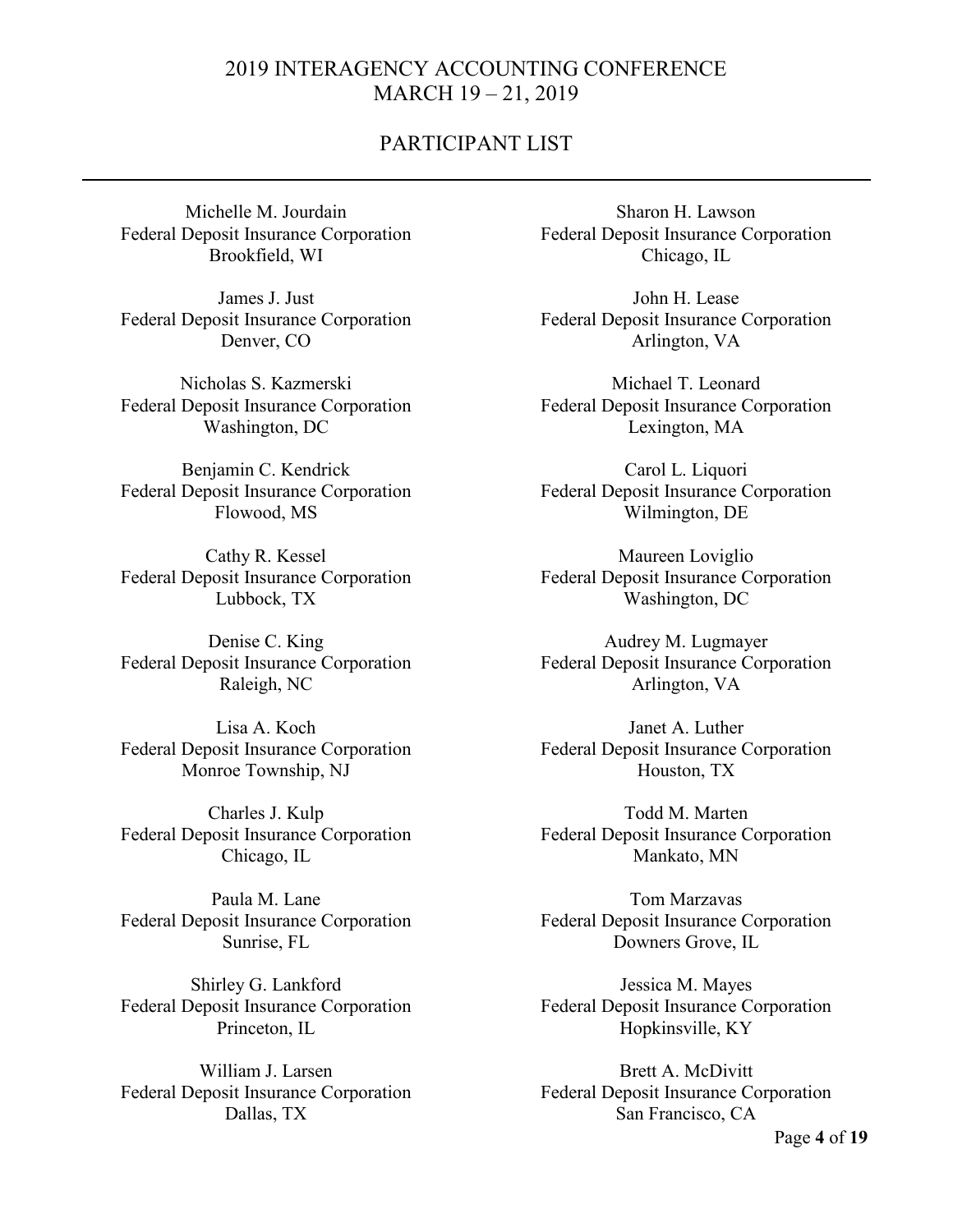### PARTICIPANT LIST

Michael E. McPherson Federal Deposit Insurance Corporation Arlington, VA

Dorothy Miranda Federal Deposit Insurance Corporation Arlington, VA

Russell A. Moore Federal Deposit Insurance Corporation Arlington, VA

Mindy H. Mosier Federal Deposit Insurance Corporation Nashville, TN

Robert D. Naumovitz Federal Deposit Insurance Corporation Arlington, VA

Terry L. Olson Federal Deposit Insurance Corporation Fargo, ND

Terrence E. O'Neill Federal Deposit Insurance Corporation Downers Grove, IL

Fred A. Orzehowski Federal Deposit Insurance Corporation Arlington, VA

Andrew O. Overton Federal Deposit Insurance Corporation Washington, DC

Richard L. Packard Federal Deposit Insurance Corporation Atlanta, GA

Joseph R. Parise Federal Deposit Insurance Corporation Washington, DC

Margaret R. Pedigo Federal Deposit Insurance Corporation Monrovia, CA

Mark O. Radcliffe Federal Deposit Insurance Corporation Lexington, KY

Coreen K. Rafert Federal Deposit Insurance Corporation Grand Island, NE

Michael L. Ramey Federal Deposit Insurance Corporation Scott Depot, WV

Kenneth J. Redline Federal Deposit Insurance Corporation San Francisco, CA

Karol R. Reis Federal Deposit Insurance Corporation Mt. Vernon, IL

John R. Rieger Federal Deposit Insurance Corporation Washington, DC

Barry W. Riggsbee Federal Deposit Insurance Corporation Memphis, TN

Andre K. Robinson Federal Deposit Insurance Corporation Arlington, VA

Shirley M. Roessler Federal Deposit Insurance Corporation Austin, TX

Cheryl L. Salyer Federal Deposit Insurance Corporation Columbus, OH

Page **5** of **19**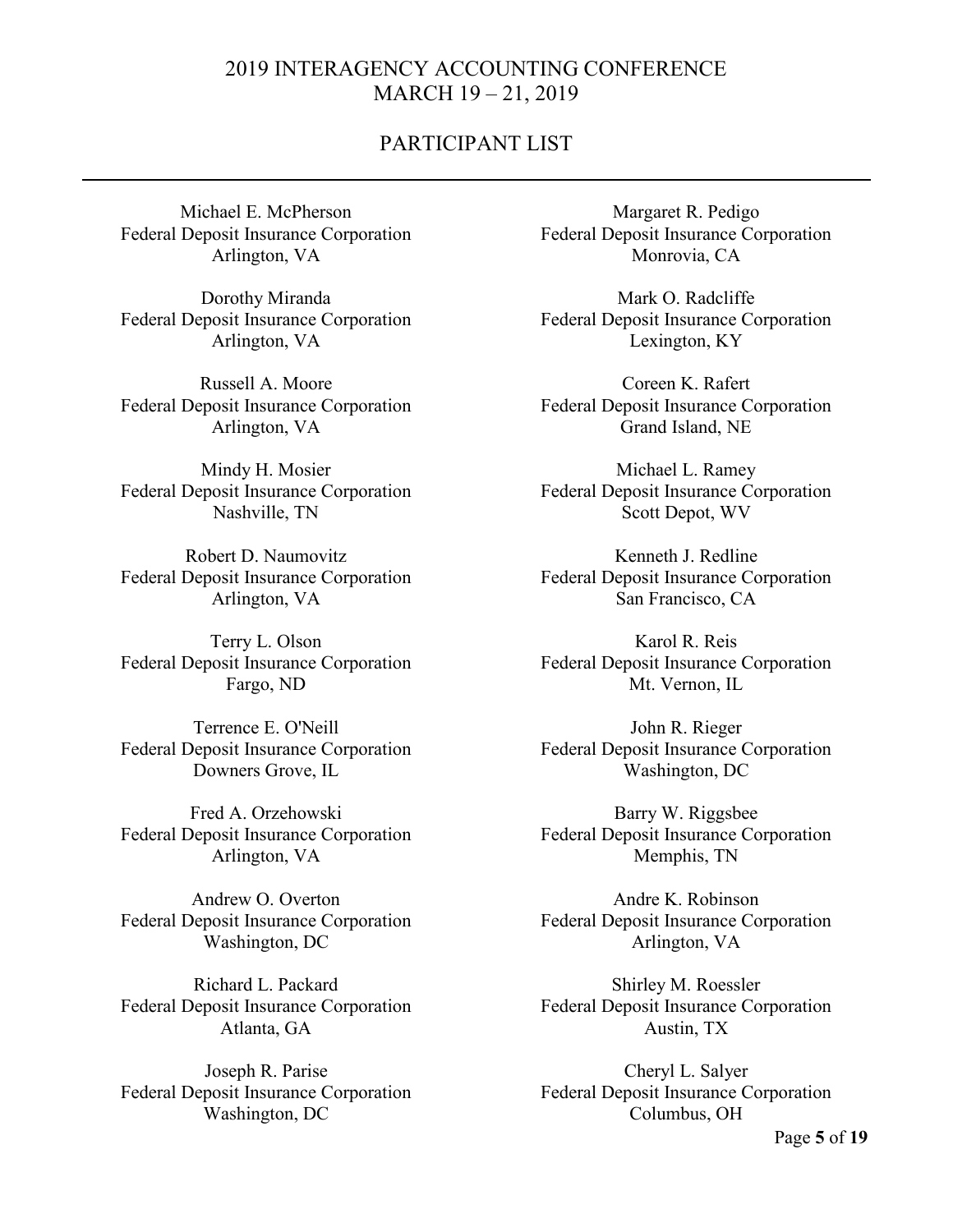### PARTICIPANT LIST

Adaiz Santiago-Pabon Federal Deposit Insurance Corporation Arlington, VA

Justin E. Schielke Federal Deposit Insurance Corporation Wichita, KS

Bruce D. Schnell Federal Deposit Insurance Corporation Kansas City, MO

Khader F. Shaheen Federal Deposit Insurance Corporation Oklahoma City, OK

Richard A. Shepard Federal Deposit Insurance Corporation Albany, GA

Angela B. Shipp Federal Deposit Insurance Corporation Memphis, TN

Titus S. Simmons Federal Deposit Insurance Corporation Washington, DC

Jennifer J. Smith Federal Deposit Insurance Corporation Atlanta, GA

Tiffany J. Sohm Federal Deposit Insurance Corporation West Des Moines, IA

Arlinda G. Sothoron Federal Deposit Insurance Corporation Washington, DC

Charles C. Stathos Federal Deposit Insurance Corporation Arlington, VA

Brian T. Steele Federal Deposit Insurance Corporation Golden Valley, MN

Sharon E. Stephens Federal Deposit Insurance Corporation Arlington, VA

Robert F. Storch Federal Deposit Insurance Corporation Washington, DC

Bryce Taylor Federal Deposit Insurance Corporation Charlotte, NC

Yolanda Y. Thomas Federal Deposit Insurance Corporation Arlington, VA

John B. Thomas Federal Deposit Insurance Corporation Dallas, TX

Danita K. Thompson Federal Deposit Insurance Corporation Dallas, TX

Douglas W. Thornsberry Federal Deposit Insurance Corporation New York, NY

James P. Thornton Federal Deposit Insurance Corporation Arlington, VA

Kristin M. Tucker Federal Deposit Insurance Corporation Wesley Chapel, FL

Sally S. Understein Federal Deposit Insurance Corporation Washington, DC

Page **6** of **19**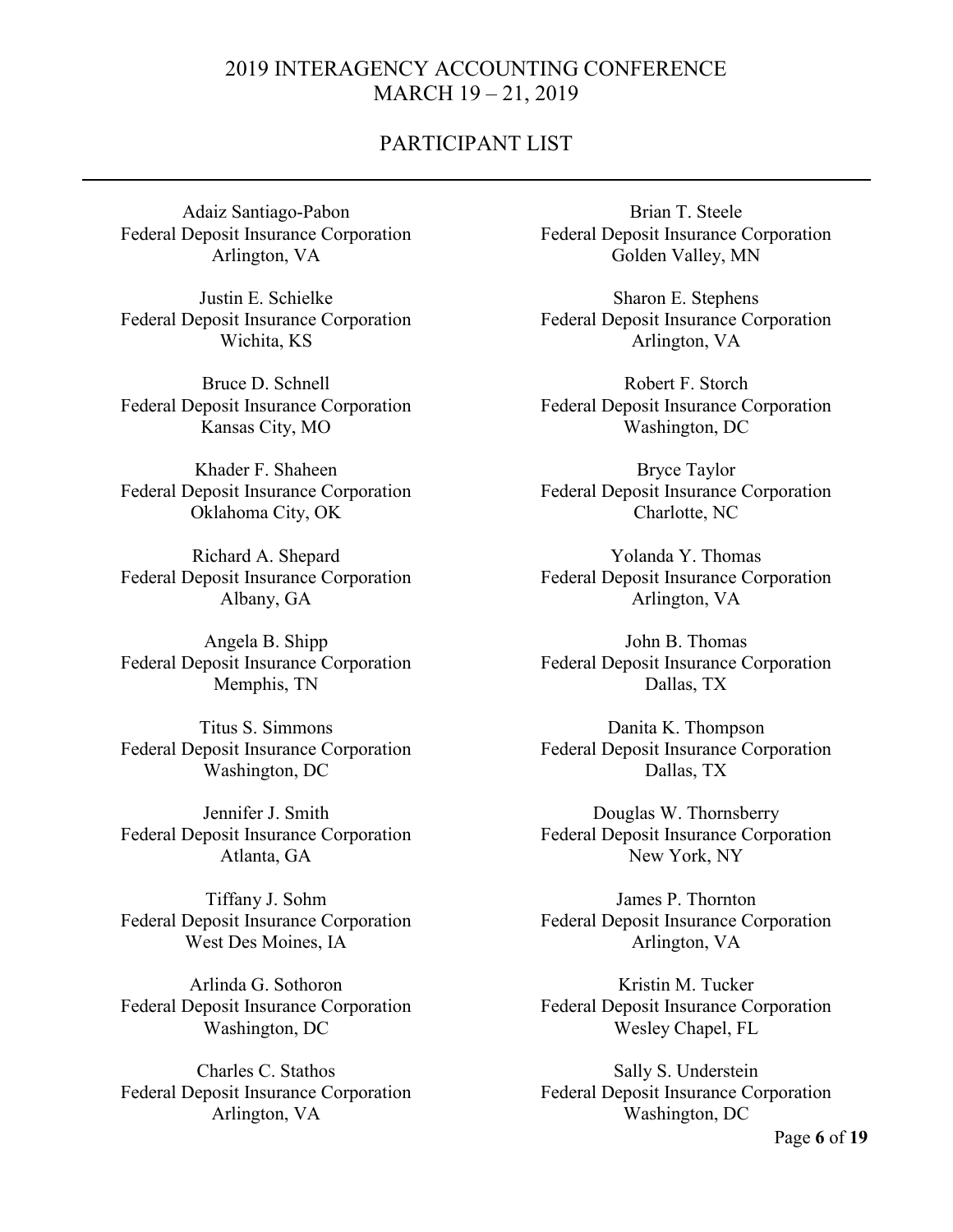# PARTICIPANT LIST

Cynthia M. Vandament Federal Deposit Insurance Corporation Arlington, VA

Robert E. Walker Federal Deposit Insurance Corporation Chesterfield, MO

Mitchell V. Wallace Federal Deposit Insurance Corporation Dallas, TX

Robert O. Warren Federal Deposit Insurance Corporation Chicago, IL

Jennifer A. Whelton Federal Deposit Insurance Corporation Downers Grove, IL

Judy M. Williams Federal Deposit Insurance Corporation Montgomery, AL

Lisa M. Williams Federal Deposit Insurance Corporation Arlington, VA

Deborah M. Wiltse Federal Deposit Insurance Corporation Pensacola, FL

Russell Wolking Federal Deposit Insurance Corporation San Francisco, CA

Irene C. Wu Federal Deposit Insurance Corporation Arlington, VA

Julia J. Xue Federal Deposit Insurance Corporation Arlington, VA

Peter Yen Federal Deposit Insurance Corporation Washington, DC

Jin Hee Yoon Federal Deposit Insurance Corporation Dallas, TX

Trevor J. Zahlmann Federal Deposit Insurance Corporation Lake Oswego, OR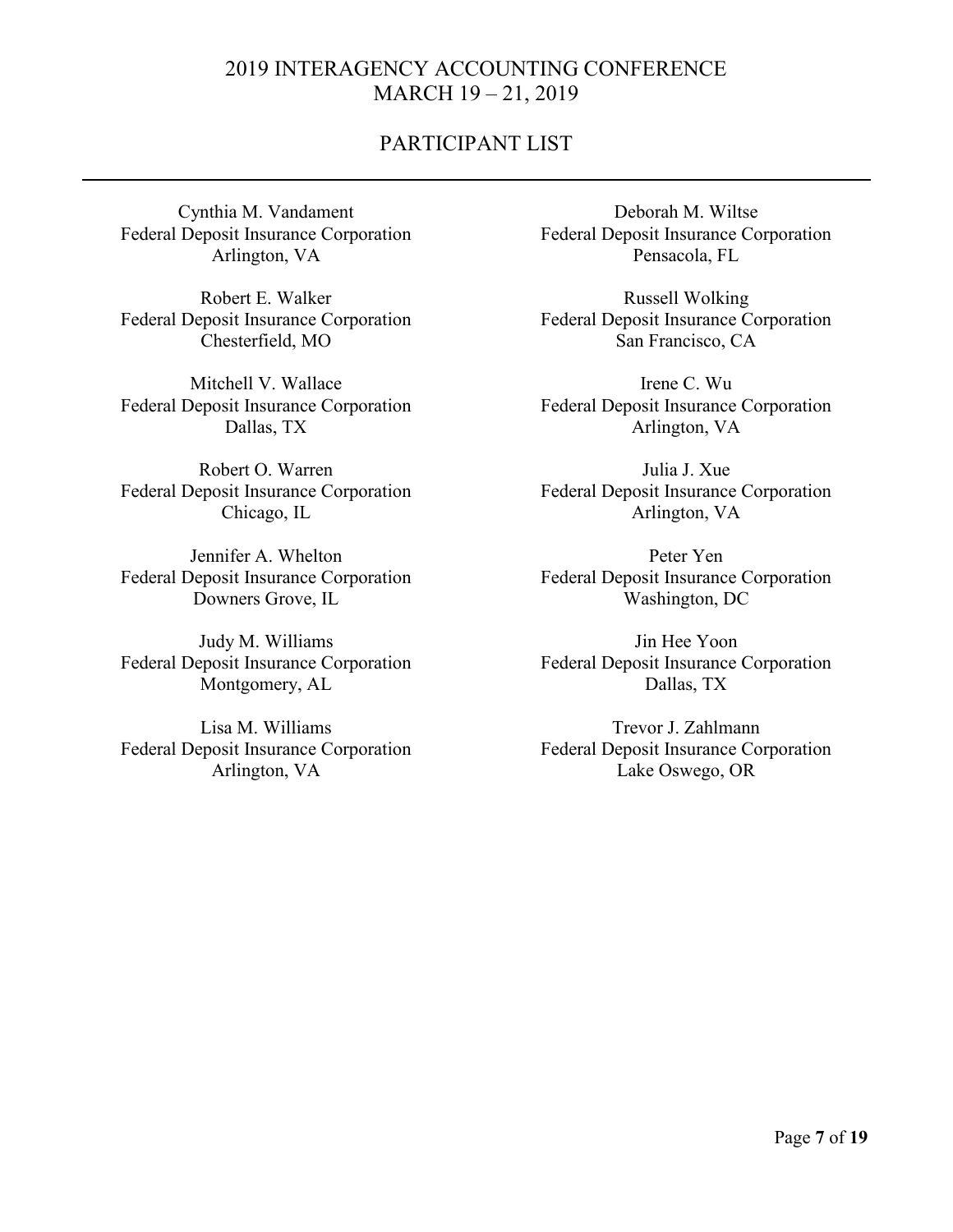### PARTICIPANT LIST

### **FEDERAL RESERVE SYSTEM**

Oluwaseyi B. Adu Federal Reserve Bank of Richmond Charlotte, NC

John C. Anello Federal Reserve Board of Governors Washington, DC

Shannon E. Boyt Federal Reserve Bank of Atlanta Atlanta, GA

Margaret A. Buckley Federal Reserve Board of Governors Washington, DC

Kristine L. Cameron Federal Reserve Bank of Minneapolis Helena, MT

Robert Canova Federal Reserve Bank of Atlanta Atlanta, GA

Douglas W. Carpenter Federal Reserve Board of Governors Washington, DC

Archa M. Chadha Federal Reserve Board of Governors Washington, DC

Soo Jin Chae Federal Reserve Board of Governors Washington, DC

Kevin C. Chiu Federal Reserve Board of Governors Washington, DC

Ross Crouch Federal Reserve Bank of Kansas City Kansas City, MO

Vanessa L. Davis Federal Reserve Board of Governors Washington, DC

Maria Deakos Federal Reserve Bank of St. Louis St. Louis, MO

Molly W. Florio Federal Reserve Bank of New York New York, NY

Trevor Gaskins Federal Reserve Board of Governors Washington, DC

Tatiana Gomas Federal Reserve Bank of Atlanta Atlanta, GA

Saba I. Haq Federal Reserve Bank of Atlanta Miami, FL

Eddy Hsiao Federal Reserve Bank of Philadelphia Philadelphia, PA

Raymond U. Ikoro Federal Reserve Bank of Boston Boston, MA

Katie Irvine Federal Reserve Bank of Richmond Richmond, VA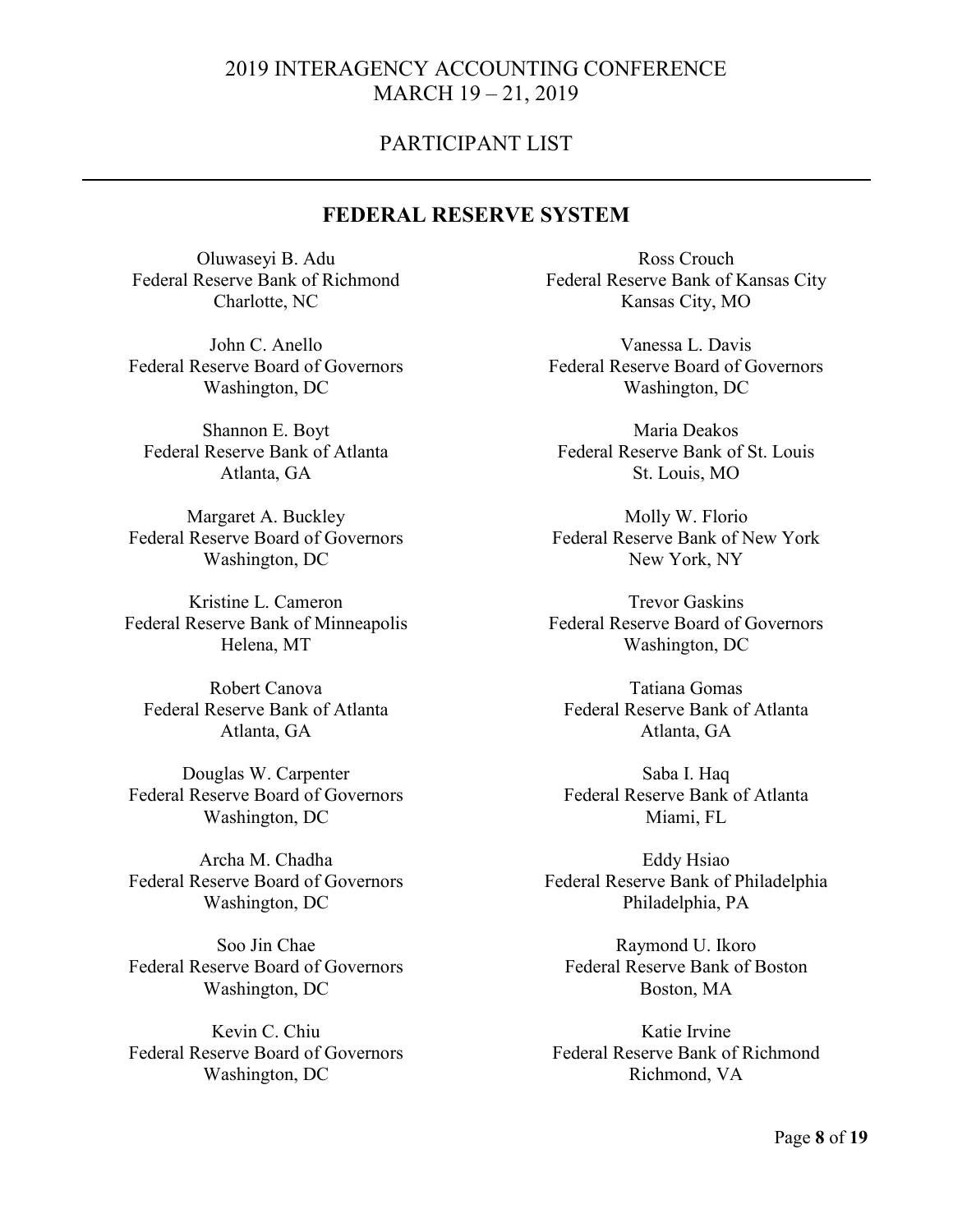### PARTICIPANT LIST

Cathy V. Johnson Federal Reserve Bank of Dallas Dallas, TX

Stephen D. Jones Federal Reserve Bank of Kansas City Denver, CO

Paul G. Jordan Federal Reserve Bank of Chicago Chicago, IL

Christine E. Jung Federal Reserve Board of Governors Washington, DC

Leanne Kelly Federal Reserve Bank of Minneapolis Minneapolis, MN

Timothy B. Kenny Federal Reserve Bank of Kansas City Oklahoma City, OK

Darlene T. Kirkpatrick Federal Reserve Bank of Richmond Richmond, VA

Blaine J. Kuiper Federal Reserve Bank of San Francisco Los Angeles, CA

Ernest J. Kulakowski Federal Reserve Bank of Chicago Chicago, IL

Shannon Lambert Federal Reserve Bank of Atlanta Atlanta, GA

William J. Lenney Federal Reserve Bank of Philadelphia Philadelphia, PA

Arthur W. Lindo Federal Reserve Board of Governors Washington, DC

Paul F. Lippold Federal Reserve Bank of St. Louis St. Louis, MO

Lara K. Lylozian Federal Reserve Board of Governors Washington, DC

Dina M. Maher Federal Reserve Bank of New York New York, NY

Jacqueline L. Maida Federal Reserve Bank of New York New York, NY

Brenton Mathews Federal Reserve Bank of Richmond Richmond, VA

Peter J. McAvoy Federal Reserve Bank of Boston Boston, MA

Sheila McKinney Federal Reserve Bank of New York New York, NY

Mark L. Medeiros Federal Reserve Board of Governors Miami, FL

Sean A. Merchant Federal Reserve Bank of Cleveland Cleveland, OH

Rhea B. Nygard Federal Reserve Bank of Dallas Dallas, TX

Page **9** of **19**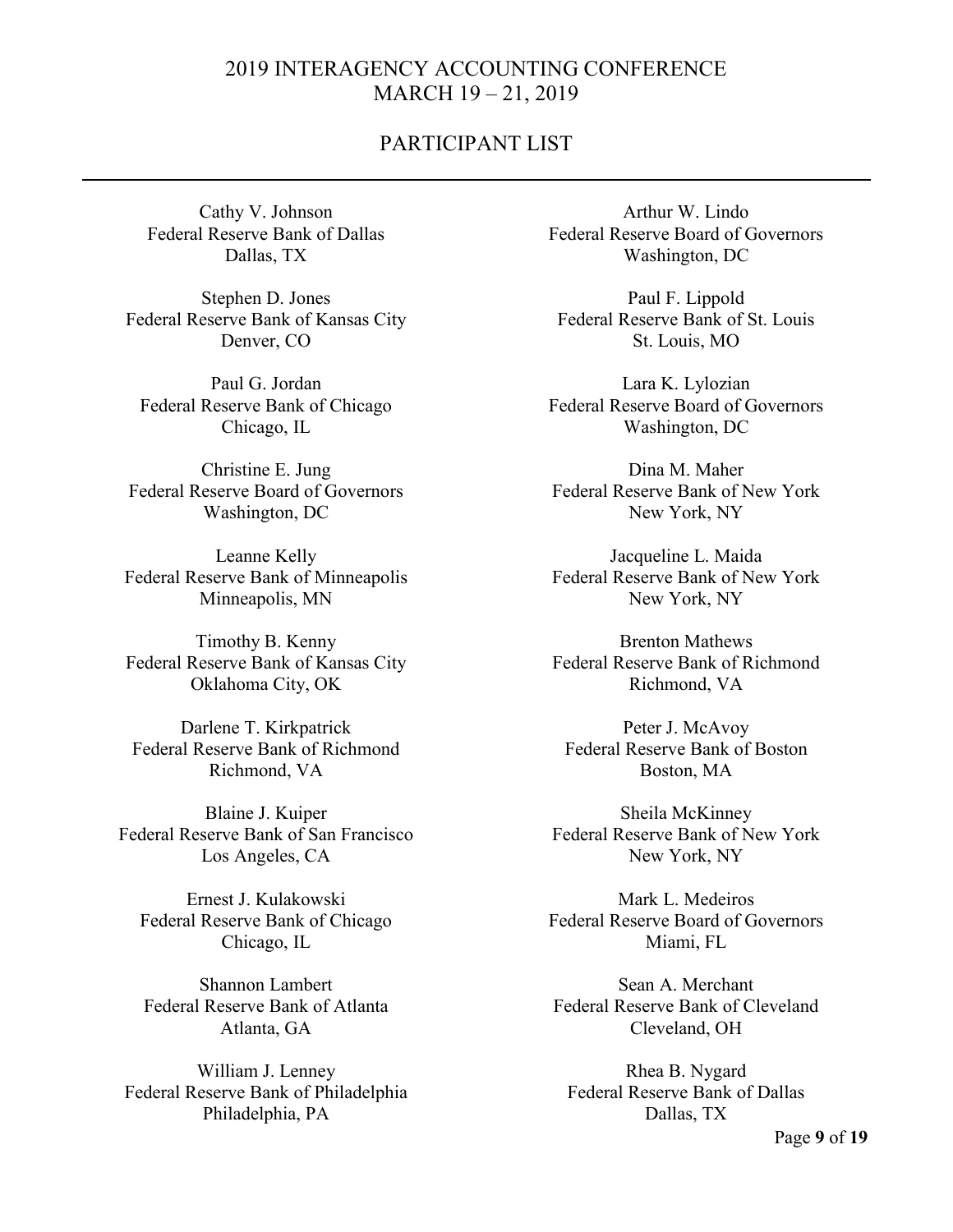### PARTICIPANT LIST

Paul Gary Oseland Federal Reserve Bank of Kansas City Oklahoma City, OK

Malea Parton Federal Reserve Bank of Kansas City Kansas City, MO

Alexandra Pechenik Federal Reserve Board of Governors Washington, DC

David Powers Federal Reserve Bank of Richmond Richmond, VA

Laurie F. Priest Federal Reserve Board of Governors Washington, DC

Michelle Quiroz Federal Reserve Bank of Chicago Chicago, IL

Rachel A. Robison Federal Reserve Bank of Minneapolis Helena, MT

Julie Roth Federal Reserve Bank of New York New York, NY

Thomas Schenfeld Federal Reserve Bank of Chicago Chicago, IL

David C. Schwartz Federal Reserve Bank of Atlanta Miami, FL

Sanders Shaffer Federal Reserve Bank of Boston Boston, MA

Elijah Torres Federal Reserve Bank of Richmond Richmond, VA

Joanne Wakim Federal Reserve Board of Governors Washington, DC

Michael J. Walker Federal Reserve Bank of Boston Boston, MA

Ying X. Wang Federal Reserve Bank of Atlanta Atlanta, GA

Douglas West Federal Reserve Bank of Cleveland Cleveland, OH

Teresa M. White Federal Reserve Bank of Cleveland Cleveland, OH

Mark Wuethrich Federal Reserve Bank of Atlanta Atlanta, GA

Jin Xu Federal Reserve Bank of Boston Boston, MA

Helen Xu Federal Reserve Board of Governors Washington, DC

Mai Na Yang Federal Reserve Bank of Minneapolis Minneaplis, MN

Walter Yao Federal Reserve Bank of San Francisco San Francisco, CA

Page **10** of **19**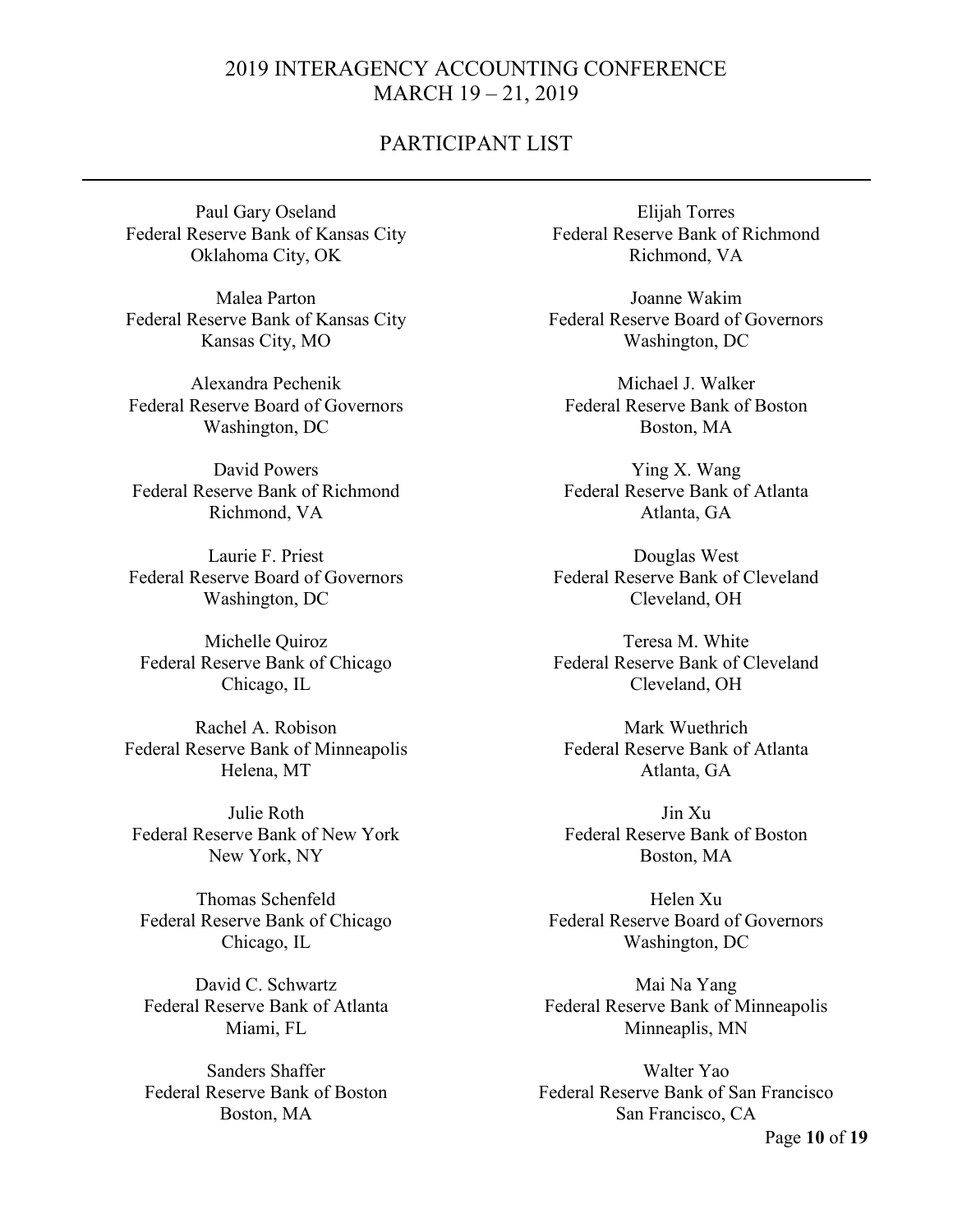# PARTICIPANT LIST

Jeff T. Zajac Federal Reserve Bank of Cleveland Cleveland, OH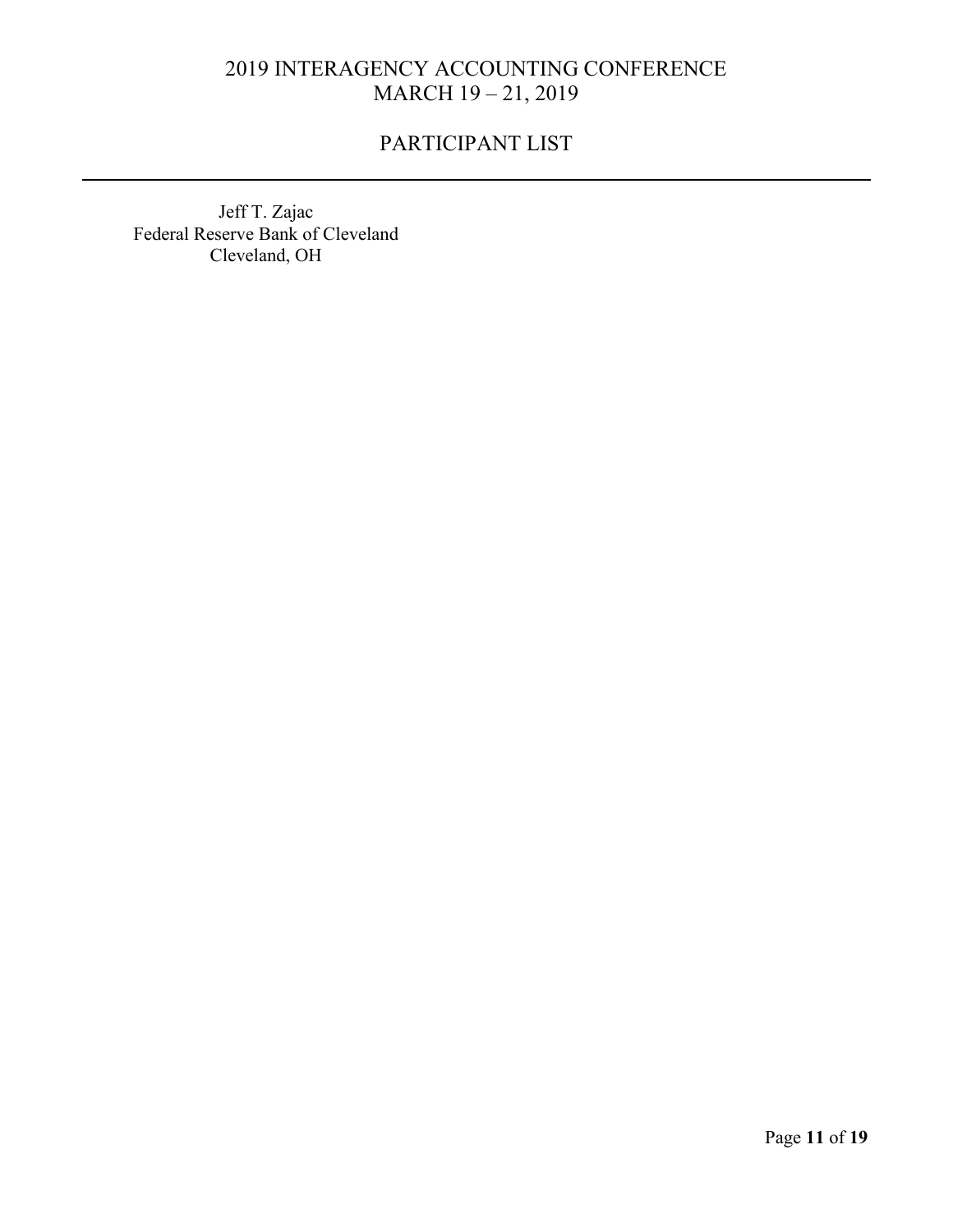### PARTICIPANT LIST

### **NATIONAL CREDIT UNION ADMINISTRATION**

Samuel Adams National Credit Union Administration Raleigh, NC

Jennifer Adamson National Credit Union Administration Alexandria, VA

Joseph Albin National Credit Union Administration Alexandria, VA

Nahi Bassil National Credit Union Administration Austin, TX

Vicki S. Brog National Credit Union Administration Alexandria, VA

Summer Chapman National Credit Union Administration Alexandria, VA

Alison L. Clark National Credit Union Administration Alexandria, VA

Brian A. Compton National Credit Union Administration Baltimore, MD

Trey Damron National Credit Union Administration Alexandria, VA

Elizabeth M. DiNapoli National Credit Union Administration Tempe, AZ

Michael A. Fetter National Credit Union Administration Vancouver, WA

Stacy H. Furukawa National Credit Union Administration Alexandria, VA

Shirley D. Gillis-Camper National Credit Union Administration Alexandria, VA

Amy E. Gray National Credit Union Administration Denver, CO

Rebecca J. Haller National Credit Union Administration Los Angeles, CA

Paul B. Harrison National Credit Union Administration Seattle, WA

Walonda Hollins National Credit Union Administration Houston, TX

Margaret Hurchick-Straub National Credit Union Administration Scranton, PA

Joseph D. Keegan National Credit Union Administration Cincinnati, OH

Kim King National Credit Union Administration St. Louis, MO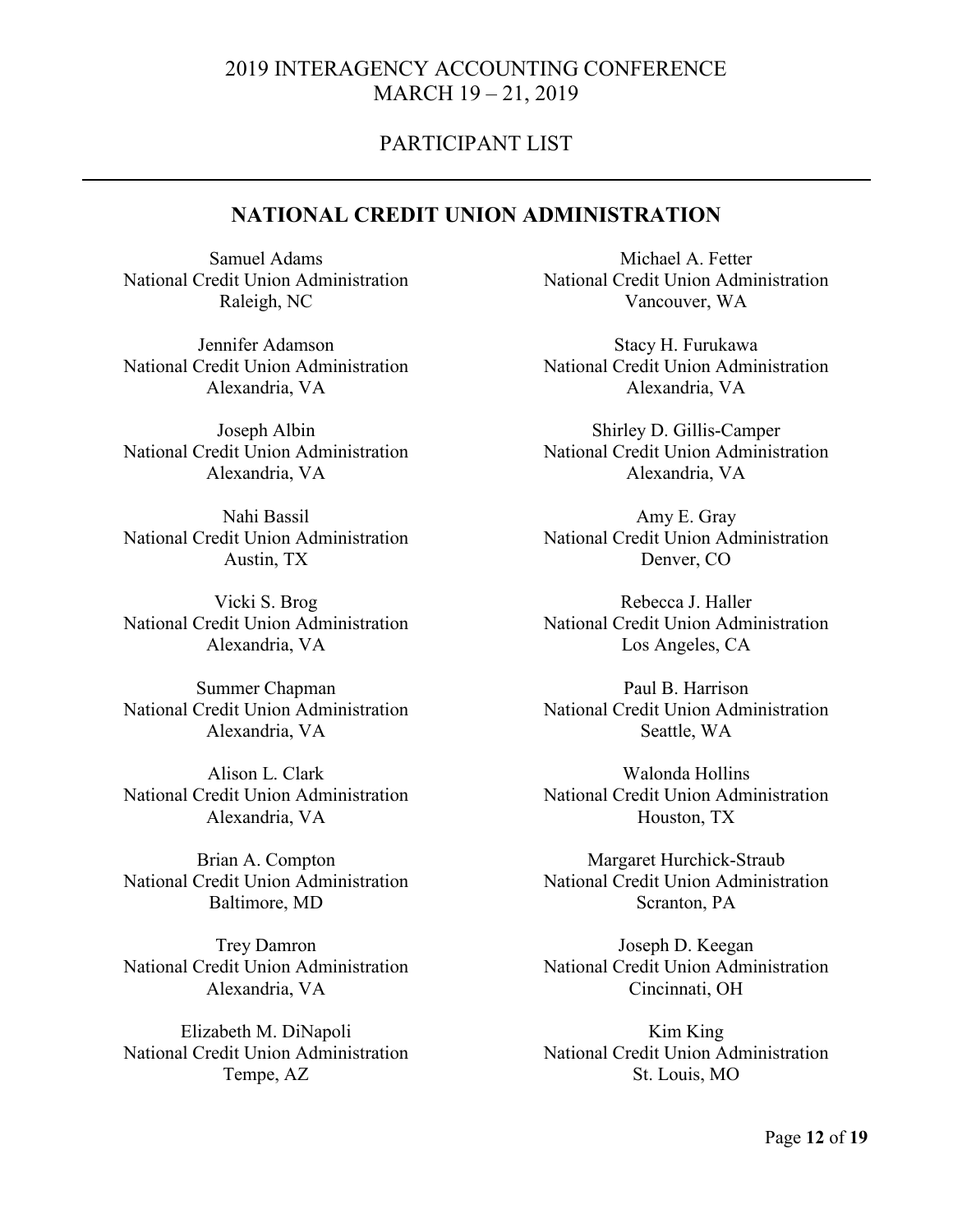### PARTICIPANT LIST

Marquita L. Lewis National Credit Union Administration Jackson, MS

Mark Malyszko National Credit Union Administration Hartford, CT

Candace J. Matthews National Credit Union Administration Alexandria, VA

Donald McAlexander National Credit Union Administration Houston, TX

Vanessa Mullins National Credit Union Administration Los Angeles, CA

Kim Myers National Credit Union Administration Minneapolis, MN

Deborah G. Null National Credit Union Administration Austin, IN

Christel Orusede National Credit Union Administration Tempe, AZ

Matthew C. Pavlick National Credit Union Administration Alexandria, VA

Linda D. Payne National Credit Union Administration Austin, TX

Kerri S. Piekarski National Credit Union Administration Austin, TX

Christina E. Sapp National Credit Union Administration Austin, TX

Jenette M. Shaw National Credit Union Administration Great Falls, MT

Kendra Van Horn National Credit Union Administration Tempe, AZ

Brittney A. Waters National Credit Union Administration Washington, DC

Todd A. Wiskur National Credit Union Administration Houston, TX

James A. Youngblood National Credit Union Administration Austin, TX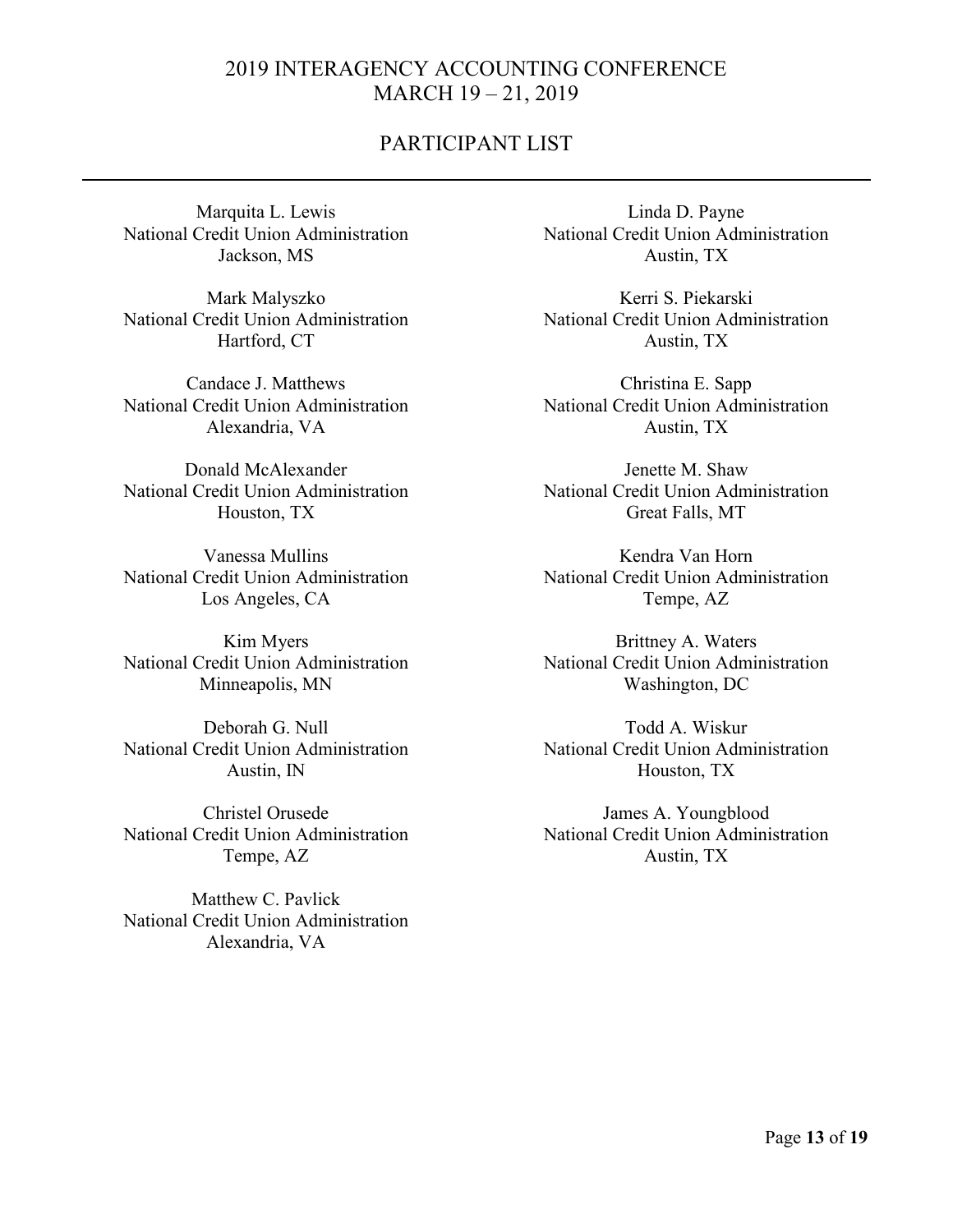### PARTICIPANT LIST

### **OFFICE OF THE COMPTROLLER OF THE CURRENCY**

Haley Agnoletti Office of the Comptroller of the Currency Peoria, IL

Ernest J. Allred Office of the Comptroller of the Currency Roanoke, VA

Andrea Atcheson Office of the Comptroller of the Currency Washington, DC

Ethan M. Baliff Office of the Comptroller of the Currency New York, NY

Harold D. Barnshaw Office of the Comptroller of the Currency Washington, DC

Lazaro Barreiro Office of the Comptroller of the Currency Washington, DC

Daniel D. Batot Office of the Comptroller of the Currency San Antonio, TX

Marilyn Berlin Office of the Comptroller of the Currency Indianapolis, IN

Ashli M. Billington Office of the Comptroller of the Currency Sioux City, IA

Archie L. Bransford Office of the Comptroller of the Currency Atlanta, GA

Jo A. Breece Office of the Comptroller of the Currency Birmingham, AL

Kevin Broders Office of the Comptroller of the Currency Des Moines, IA

Kenneth D. Brooks Office of the Comptroller of the Currency Nashville, TN

David J. Calvert Office of the Comptroller of the Currency Chicago, IL

Thomas P. Carey Office of the Comptroller of the Currency Charlotte, NC

Murray B. Chidester Office of the Comptroller of the Currency Denver, CO

Judith C. Codding Office of the Comptroller of the Currency Washington, DC

Adam Coester Office of the Comptroller of the Currency Washington, DC

Jonathan Caleb Cook Office of the Comptroller of the Currency Houston, TX

Katherine S. Cooke Office of the Comptroller of the Currency Charlotte, NC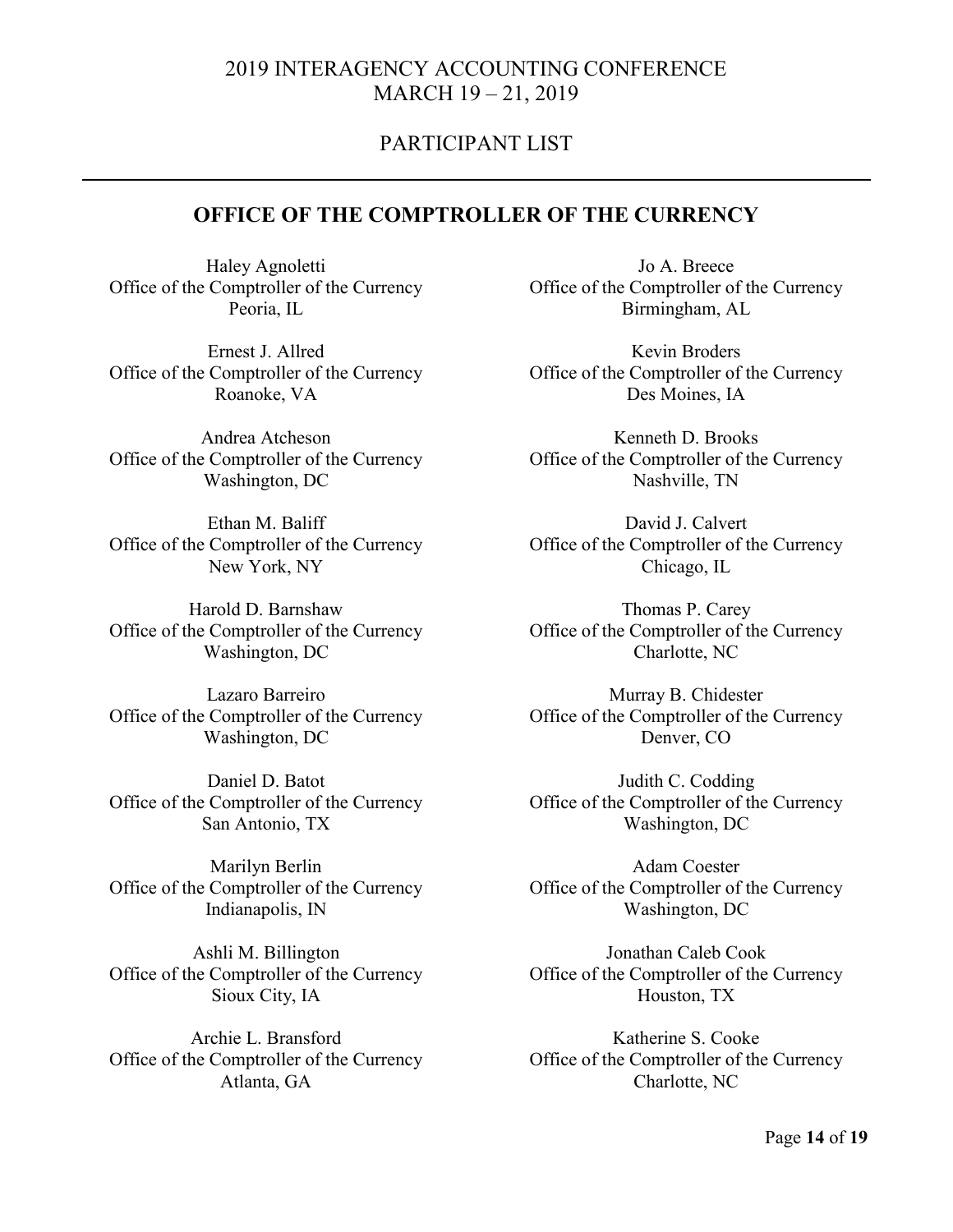### PARTICIPANT LIST

James A. Cowing Office of the Comptroller of the Currency San Francisco, CA

Robert J. De Tullio Office of the Comptroller of the Currency New York, NY

Eric A. Dean Office of the Comptroller of the Currency Pittsburgh, PA

Althea L. DeGree Office of the Comptroller of the Currency Washington, DC

Mary A. Dennewitz Office of the Comptroller of the Currency Milwaukee, WI

Chau Dinh Office of the Comptroller of the Currency Washington, DC

Glenn Dottolo Office of the Comptroller of the Currency New Orleans, LA

Michael C. Drennan Office of the Comptroller of the Currency Washington, DC

Carolyn Engelhardt Office of the Comptroller of the Currency Washington, DC

Emmanuel J. Enwiya Office of the Comptroller of the Currency San Francisco, CA

Venus W. Fan Office of the Comptroller of the Currency Washington, DC

Chantelle Marie A. Fisher Office of the Comptroller of the Currency Miami, FL

Ronald H. Frake Office of the Comptroller of the Currency New York, NY

Louise A. Francis Office of the Comptroller of the Currency Washington, DC

John Franta Office of the Comptroller of the Currency Stamford, CT

Amanda M. Freedle Office of the Comptroller of the Currency Charlotte, NC

Philip Friedman Office of the Comptroller of the Currency New York, NY

John R. Fultz Office of the Comptroller of the Currency San Francisco, CA

Thomas P. Fursa Office of the Comptroller of the Currency New York, NY

Jeffrey J. Geer Office of the Comptroller of the Currency Washington, DC

Seth Gibby Office of the Comptroller of the Currency Kansas City, KS

Richard L. Gilbert Office of the Comptroller of the Currency New York, NY

Page **15** of **19**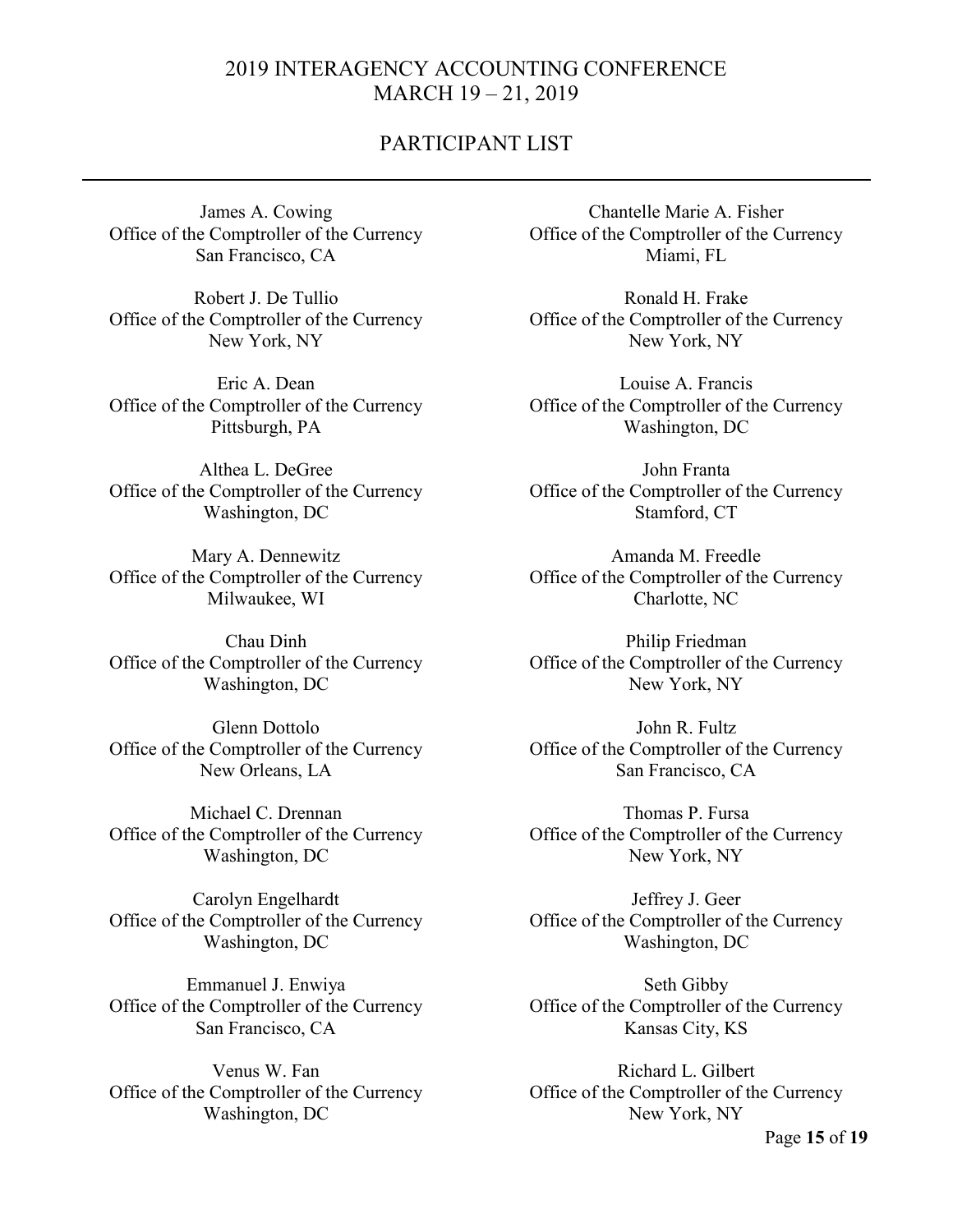### PARTICIPANT LIST

Jamel J. Green Office of the Comptroller of the Currency Trevose, PA

Marcella M. Gunski Office of the Comptroller of the Currency Minneapolis, MN

Gareth Henley Office of the Comptroller of the Currency Louisville, KY

Annette Hennessy Office of the Comptroller of the Currency New York, NY

Emily B. Hobbs Office of the Comptroller of the Currency McLean, VA

John Holland Office of the Comptroller of the Currency Tulsa, OK

Anita Hoppal Office of the Comptroller of the Currency Denver, CO

Nicole Huston Office of the Comptroller of the Currency Seattle, WA

Michelle A. Johanpeter Office of the Comptroller of the Currency Champaign, IL

Brent D. Johnson Office of the Comptroller of the Currency Minneapolis, MN

Ashley M. Jones Office of the Comptroller of the Currency New York, NY

Terri P. Jordan Office of the Comptroller of the Currency Dallas, TX

Jennifer Kellem Office of the Comptroller of the Currency Marlton, NJ

James G. Kilkenny Office of the Comptroller of the Currency New York, NY

Donald Kirwin Office of the Comptroller of the Currency Columbus, OH

Kevin Korzeniewski Office of the Comptroller of the Currency Washington, DC

Garrett Lane Office of the Comptroller of the Currency Boston, MA

Michael Laurion Office of the Comptroller of the Currency Dallas, TX

Louis A. Lindstrom Office of the Comptroller of the Currency Kansas City, KS

Marilyn Lui Office of the Comptroller of the Currency San Francisco, CA

Eric A. Luthi Office of the Comptroller of the Currency Oklahoma City, OK

Juan J. Marroquin Office of the Comptroller of the Currency Washington, DC

Page **16** of **19**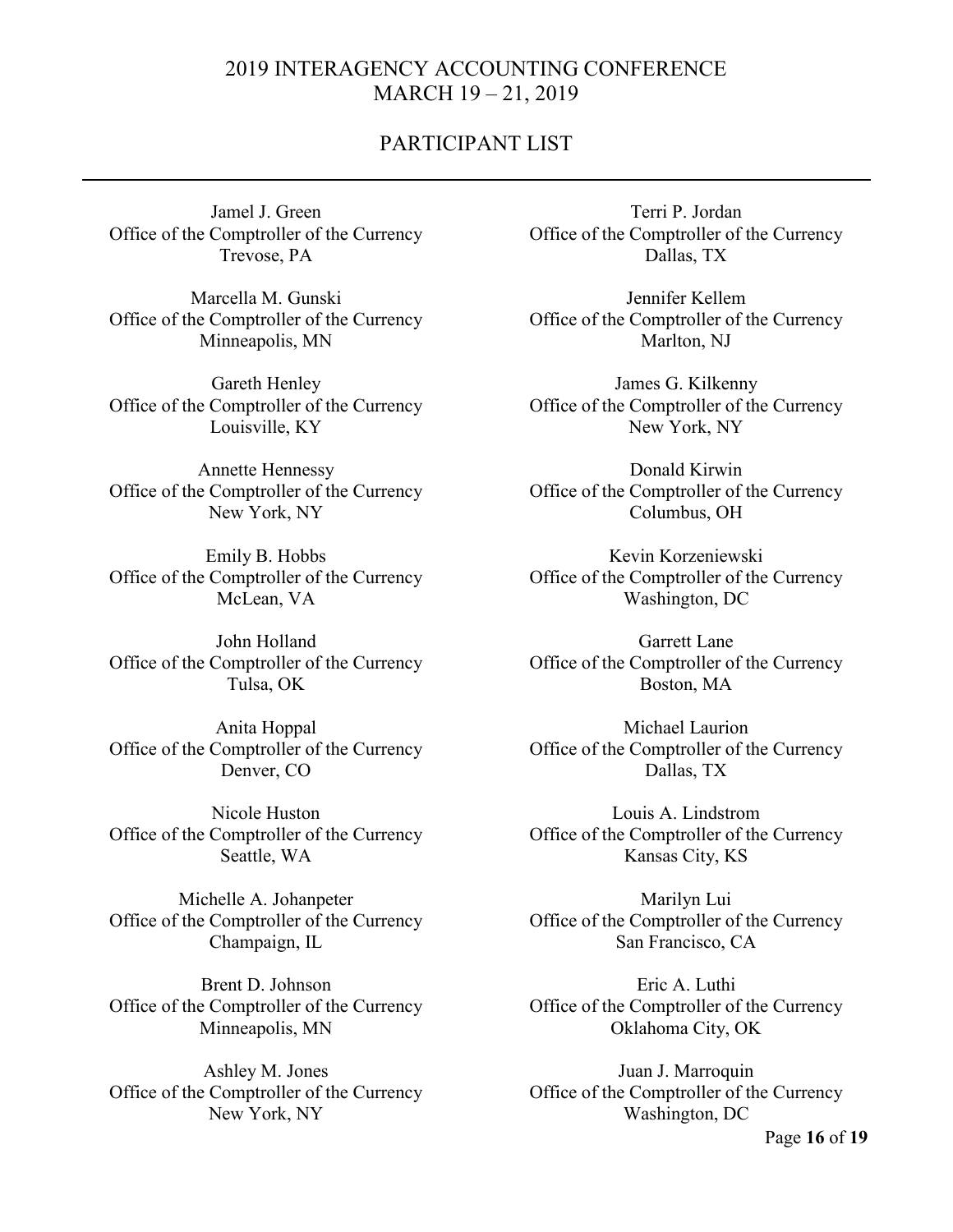### PARTICIPANT LIST

David Marti Office of the Comptroller of the Currency New York, NY

Sydney S. Menefee Office of the Comptroller of the Currency Washington, DC

Adam P. Mitchell Office of the Comptroller of the Currency Detroit, MI

Christine M. Munoz Office of the Comptroller of the Currency Fort Worth, TX

Kathy Murphy Office of the Comptroller of the Currency Washington, DC

Sarah V. Nawrocki Office of the Comptroller of the Currency Washington, DC

Marianne L. Nelson Office of the Comptroller of the Currency Columbus, OH

Kevin O'Connell Office of the Comptroller of the Currency Minneapolis, MN

Elena Olivera Office of the Comptroller of the Currency San Francisco, CA

Cameron M. Overton Office of the Comptroller of the Currency Lubbock, TX

Joy D. Palmer Office of the Comptroller of the Currency San Francisco, CA

Harini Parthasarathy Office of the Comptroller of the Currency Washington, DC

Jennifer W. Pena Office of the Comptroller of the Currency Longview, TX

Nadira Persaud Office of the Comptroller of the Currency New York, NY

Stephen W. Puvogel Office of the Comptroller of the Currency Pittsburgh, PA

Kyle Radtke Office of the Comptroller of the Currency Miinneapolis, MN

Alexa Ramirez Office of the Comptroller of the Currency Little Rock, AR

Carol I. Raskin Office of the Comptroller of the Currency Washington, DC

Mary Jane Reisinger Office of the Comptroller of the Currency New York, NY

Justin A. Reiss Office of the Comptroller of the Currency Cleveland, OH

Dean Renna Office of the Comptroller of the Currency Carlsbad, CA

Konstantin Reztsov Office of the Comptroller of the Currency New York, NY

Page **17** of **19**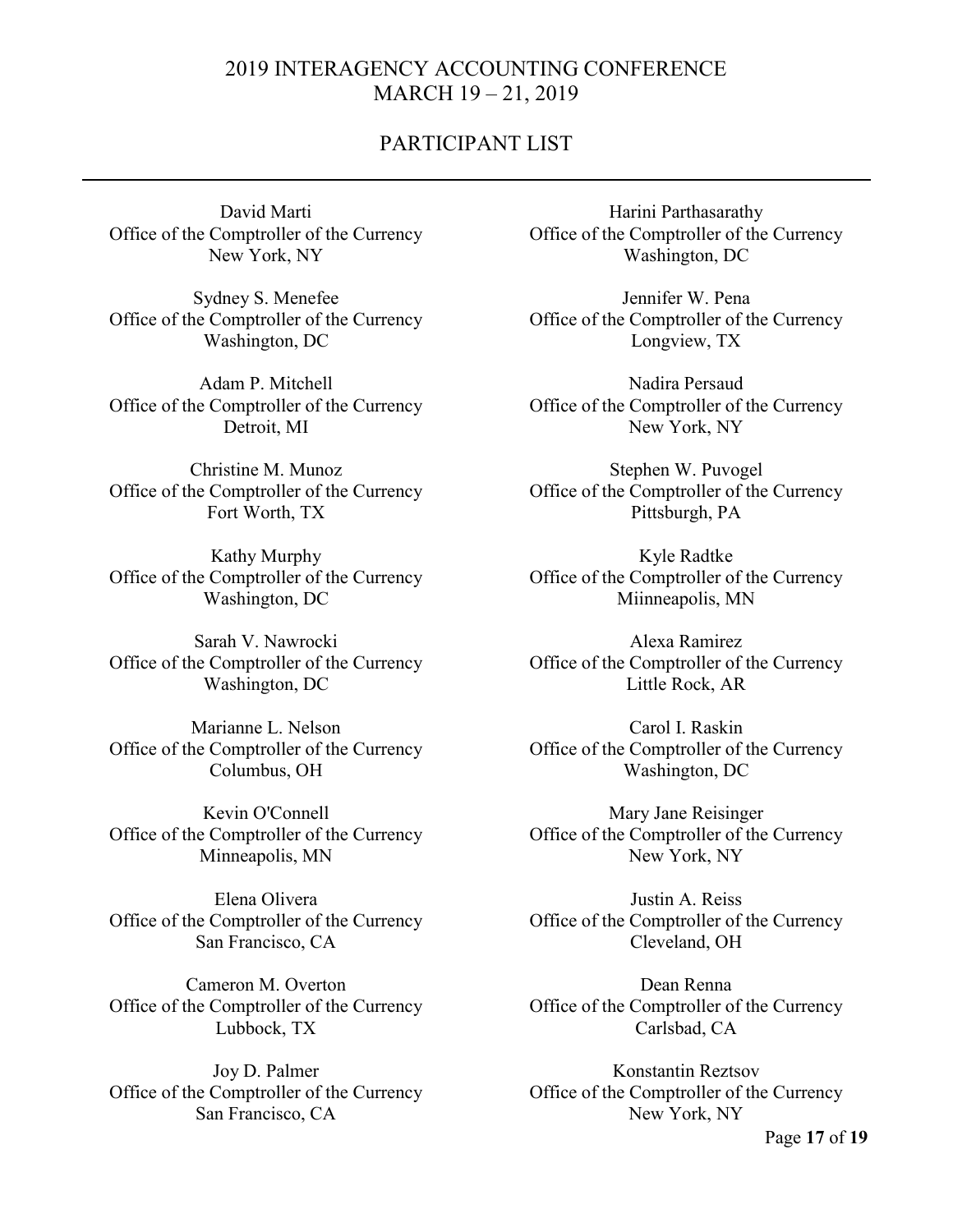### PARTICIPANT LIST

Sarah R. Riese Office of the Comptroller of the Currency Des Moines, IA

William A. Rowe Office of the Comptroller of the Currency Washington, DC

Christine M. Salvato Office of the Comptroller of the Currency Chicago, IL

John Sanchez Office of the Comptroller of the Currency Marlton, NJ

Kimberly Schaefer Office of the Comptroller of the Currency Orange County, CA

Natalya A. Schneck Office of the Comptroller of the Currency Washington, DC

Brian R. Schlude Office of the Comptroller of the Currency New York, NY

Paul A. Schneider Office of the Comptroller of the Currency New York, NY

Michael Sciarrino Office of the Comptroller of the Currency Syracuse, NY

Jack N. Seng Office of the Comptroller of the Currency Washington, DC

Partha Sengupta Office of the Comptroller of the Currency Washington, DC

Patrick Settanni Office of the Comptroller of the Currency Downers Grove, IL

John P. Shelly Office of the Comptroller of the Currency Washington, DC

Audrey C. Shen Office of the Comptroller of the Currency Washington, DC

William Shum Office of the Comptroller of the Currency New York, NY

Roger M. Smith Office of the Comptroller of the Currency Washington, DC

Sang Kyoo Sohn Office of the Comptroller of the Currency Edison, NJ

Jeffrey H. Solis Office of the Comptroller of the Currency Boston, MA

Carl Spasoff Office of the Comptroller of the Currency Washington, DC

Seth E. Starner Office of the Comptroller of the Currency Charlotte, NC

Katie L. Stewart Office of the Comptroller of the Currency Cincinnati, OH

Caroline Stuart Office of the Comptroller of the Currency Washington, DC

Page **18** of **19**